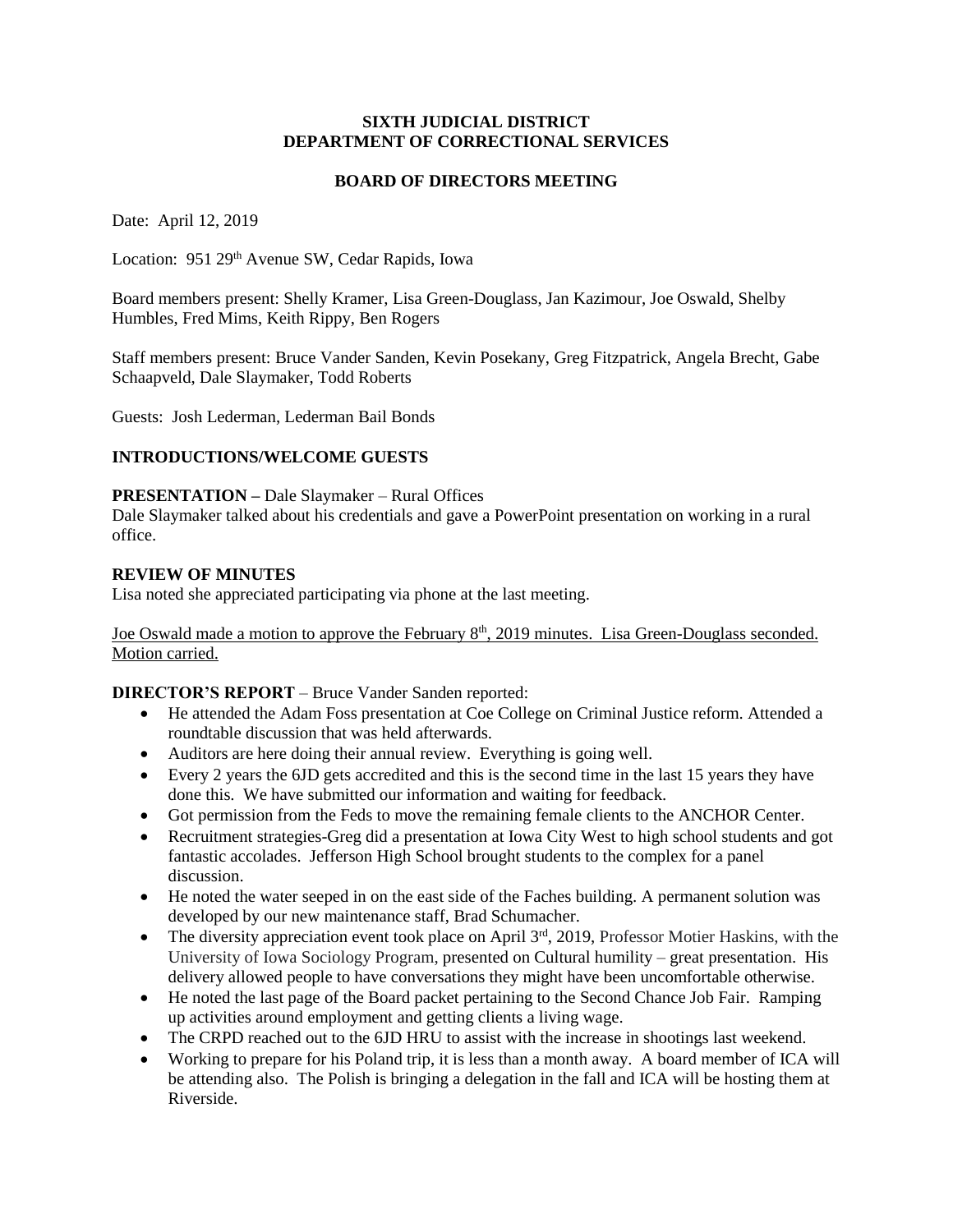# **BOARD OF DIRECTORS MEETING April 12th, 2019 – Page 2**

## **FISCAL REPORT – Kevin Posekany reported:**

FY19 January and February

Kevin Posekany noted the highlights in the FY19 February document.

Shelby Humbles made a motion to approve the FY19 January and February fiscal reports. Ben Rogers Seconded. Motion carried.

## **ADVISORY COMMITTEE REPORTS**

Southern (4/9/19) This committee does a great job sharing resources and project updates. We discussed employment and voting rights information.

Northern (3/19/19) Myrna Loehrlein with the League of Women Voters was a guest. She spoke about their work with restoring voter rights.

Client Services (next meeting 4/18/19)

Law Enforcement (next meeting  $5/1/19$ )

Cultural Competency (3/7/19) Shelby Humbles reported that we had a very interesting and productive meeting. Ken Morris and Janet Park-Abejo brought a lot of energy and were great. Reggie Ward is another member he would like to consider bringing on to the committee from Iowa County. "What is diversity" was discussed. It was interesting how many directions this went. He noted that we are fortunate to have the members involved that we do. Bruce Vander Sanden noted that that Ken Morris was impressed with the 6JD staff demographics.

## **OLD BUSINESS**

• Other

## **NEW BUSINESS**

- Ben Rogers noted that the Linn County assessor's office sent a letter to everyone identified as a felon, from the governor, explaining how to restore their voting rights with a self-addressed envelope and application. Prior to this, they did a focus group at Willis Dady to make sure that the information was understandable.
- Ben Rogers noted that Supervisor Walker tried to pass banning the box on applications. It did not get approved. They are convening a CEO roundtable to facilitate banning the box.
- Ben Rogers also said that Linn and Johnson Counties are creating mental health access centers, helping divert these clients away from jails and hospitals. This will hopefully assist clients with mental health concerns. Treatment and detox resources will be accessible to clients. Keith Rippy noted that he has worked with a center similar to this in the past, and it was very helpful. He is excited to be a part of this project.
- Keith Rippy read the letter from Allan Thoms: "Bruce Vander Sanden, Director 6<sup>th</sup> Judicial District community Corrections

Bruce,

It is with regret that I hereby submit my resignation as a judicial appointee to the  $6<sup>th</sup>$  Judicial District, Community Corrections Board of Directors. It has been an honor to serve you and the **District** 

I ask that you extend my appreciation to the Board, especially those members who served during the difficult audit year and, most of all, to the staff of the Sixth who work daily to make this the most innovative and effective district in the State of Iowa. Sincerely, Allan T. Thoms"